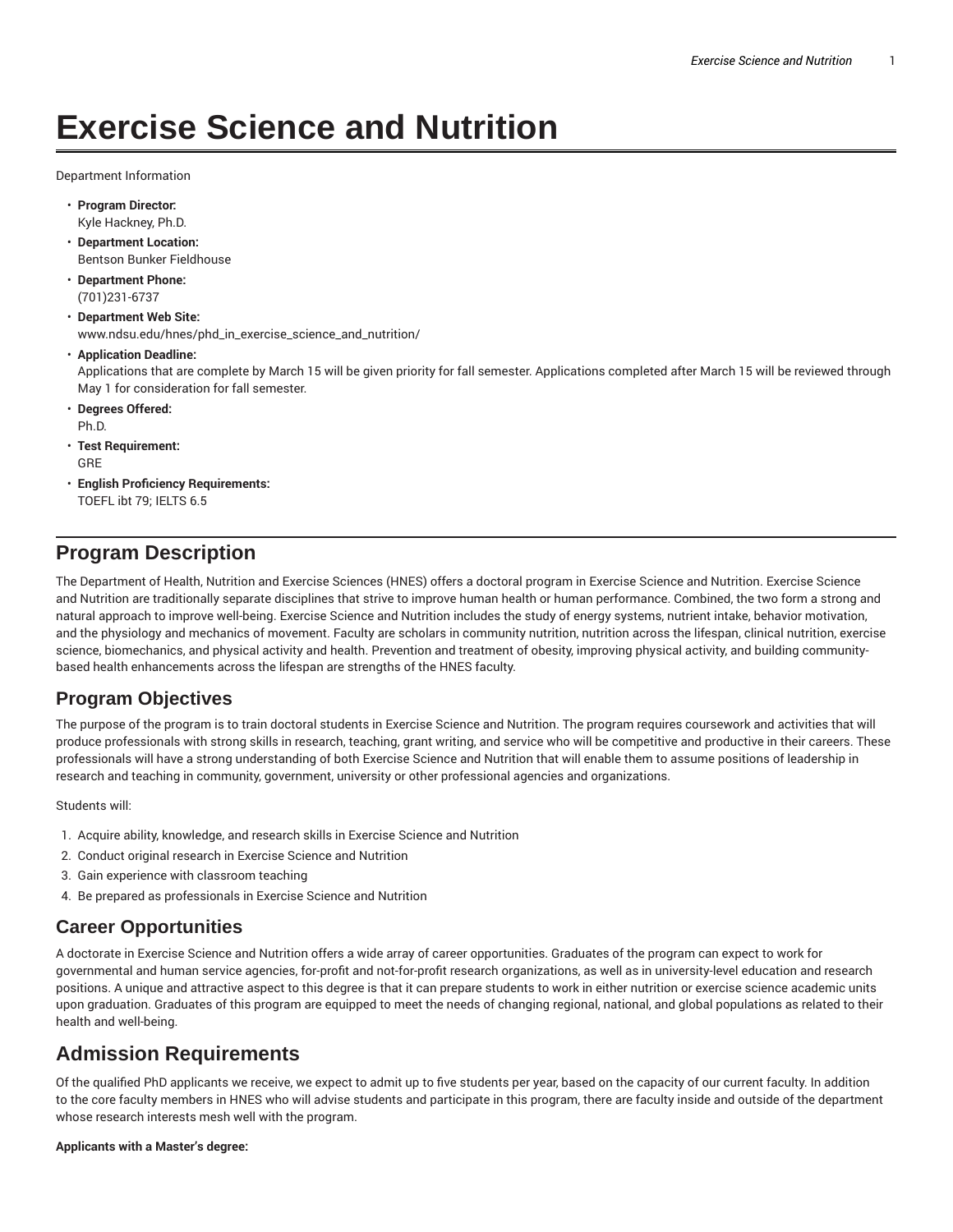#### 2 *Exercise Science and Nutrition*

- Completion of a Master's degree from an accredited university in a field closely related to Nutrition, Health, Dietetics, Kinesiology, or Exercise Science.
- Cumulative graduate GPA of 3.00 or higher.
- GRE exam scores in the upper 50th percentile for the Verbal, Quantitative, and Writing portions are given priority admission.
- At least one graduate course in statistics and one course in research methods, with grades of B or higher in each.
- A completed thesis or research paper.
- Agreement to be advised by current HNES graduate faculty member.

#### **Applicants without an earned Master's degree:**

- Completion of a Bachelor's degree from an accredited university in a field closely related to Nutrition, Health, Dietetics, Kinesiology, or Exercise Science.
- Cumulative undergraduate GPA of 3.0 or higher.
- GRE exam scores in the upper 50th percentile for the Verbal, Quantitative, and Writing portions are given priority admission.
- At least one statistics course or research methods course with grades of B or higher.
- Agreement to be advised by current HNES graduate faculty member.

### **Financial Assistance**

Graduate Assistantships are available for up to 20 hours a week based on faculty need and available funding. Assistantships are renewable on a yearly basis dependent upon student performance. Assistantship awards also include full tuition remission regardless of residency. Students are typically provided shared offices, computers, and access to printers, and support staff. Assistantships typically begin the week before fall semester classes and continue through finals week of spring semester. Summer is not included in most assistantship awards.

### **Students Entering with a Master's Degree**

| Code                                                                                                                                   | <b>Title</b>                                             | <b>Credits</b> |
|----------------------------------------------------------------------------------------------------------------------------------------|----------------------------------------------------------|----------------|
| <b>Research Core</b>                                                                                                                   |                                                          | 12             |
| <b>STAT 725</b>                                                                                                                        | <b>Applied Statistics</b>                                |                |
| 9 additional credits in statistics and research methodology                                                                            |                                                          |                |
| <b>Recommended HNES Core</b>                                                                                                           |                                                          | 9              |
| <b>HNES 713</b>                                                                                                                        | Graduate Exercise Physiology                             |                |
| <b>HNES 726</b>                                                                                                                        | <b>Nutrition in Wellness</b>                             |                |
| <b>HNES 727</b>                                                                                                                        | Physical Activity Epidemiology                           |                |
| Electives (up to 6 credits outside of HNES)                                                                                            |                                                          |                |
| <b>HNES 652</b>                                                                                                                        | Nutrition, Health and Aging                              |                |
| <b>HNES 655</b>                                                                                                                        | <b>Sports Nutrition</b>                                  |                |
| <b>HNES 703</b>                                                                                                                        | Graduate Biomechanics of Sport and Exercise              |                |
| <b>HNES 704</b>                                                                                                                        | Psychological Foundation of Sport & Physical Activity    |                |
| <b>HNES 710</b>                                                                                                                        | Introduction to Research Design and Methods in HNES      |                |
| <b>HNES 721</b>                                                                                                                        | <b>Health Promotion Programming</b>                      |                |
| <b>HNES 724</b>                                                                                                                        | <b>Nutrition Education</b>                               |                |
| <b>HNES 743</b>                                                                                                                        | Obesity Across the Lifespan                              |                |
| <b>HNES 754</b>                                                                                                                        | Assessment in Nutrition and Exercise Science             |                |
| <b>HNES 760</b>                                                                                                                        | Skeletal Muscle Physiology                               |                |
| <b>HNES 761</b>                                                                                                                        | Physiological and Fitness Assessment in Exercise Science |                |
| <b>HNES 777</b>                                                                                                                        | Scholarly Writing and Presenting in HNES                 |                |
| <b>HNES 790</b>                                                                                                                        | Graduate Seminar                                         |                |
| <b>HNES 791</b>                                                                                                                        | <b>Temporary/Trial Topics</b>                            |                |
| Research Practicum (minimum of 3 credits, may be waived with significant evidence of research experience based on committee approval)  |                                                          | $3-6$          |
| <b>HNES 894</b>                                                                                                                        | Practicum/Internship                                     |                |
| Teaching Experience (minimum of 3 credits, may be waived with significant evidence of teaching experience based on committee approval) |                                                          |                |
| <b>HNES 892</b>                                                                                                                        | <b>Graduate Teaching Experience</b>                      |                |
| Dissertation (must encompass at least two seperate semesters)                                                                          |                                                          | 15             |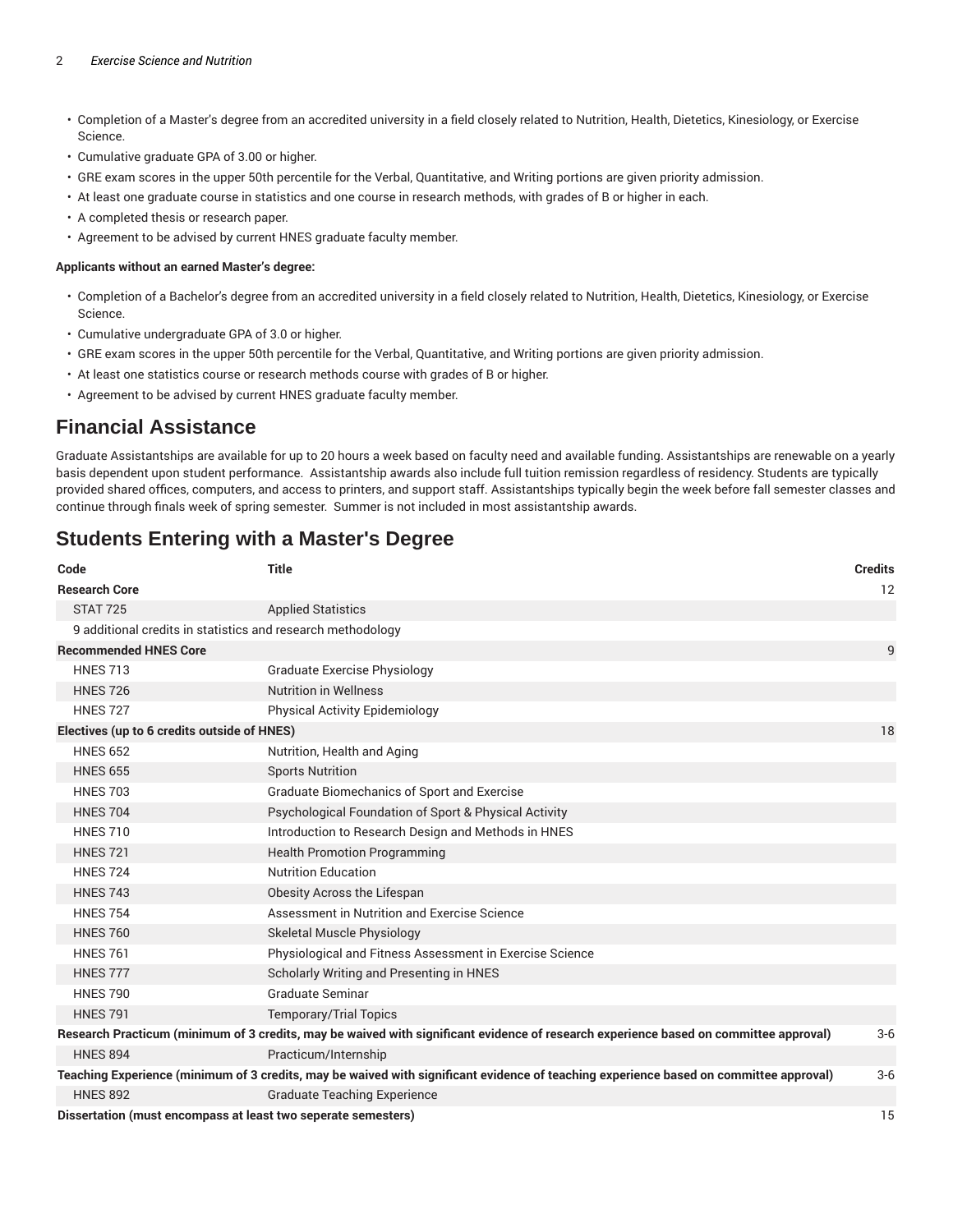**Total Credits (minimum)** 60

HNES 899 Doctoral Dissertation

## **Students Entering with a Bachelor's Degree**

| Code                                                                                                                          | <b>Title</b>                                                                                                                  | <b>Credits</b> |
|-------------------------------------------------------------------------------------------------------------------------------|-------------------------------------------------------------------------------------------------------------------------------|----------------|
| <b>Research Core</b>                                                                                                          |                                                                                                                               | 21             |
| <b>STAT 725</b>                                                                                                               | <b>Applied Statistics</b>                                                                                                     |                |
| <b>HNES 710</b>                                                                                                               | Introduction to Research Design and Methods in HNES                                                                           |                |
| <b>HNES 777</b>                                                                                                               | Scholarly Writing and Presenting in HNES                                                                                      |                |
| 12 additional credits in statistics and research methodology                                                                  |                                                                                                                               |                |
| <b>Recommended HNES Core</b>                                                                                                  |                                                                                                                               | 9              |
| <b>HNES 713</b>                                                                                                               | <b>Graduate Exercise Physiology</b>                                                                                           |                |
| <b>HNES 726</b>                                                                                                               | <b>Nutrition in Wellness</b>                                                                                                  |                |
| <b>HNES 727</b>                                                                                                               | Physical Activity Epidemiology                                                                                                |                |
| Electives (up to 6 credits outside of HNES)                                                                                   |                                                                                                                               |                |
| <b>HNES 652</b>                                                                                                               | Nutrition, Health and Aging                                                                                                   |                |
| <b>HNES 655</b>                                                                                                               | <b>Sports Nutrition</b>                                                                                                       |                |
| <b>HNES 703</b>                                                                                                               | Graduate Biomechanics of Sport and Exercise                                                                                   |                |
| <b>HNES 704</b>                                                                                                               | Psychological Foundation of Sport & Physical Activity                                                                         |                |
| <b>HNES 721</b>                                                                                                               | <b>Health Promotion Programming</b>                                                                                           |                |
| <b>HNES 724</b>                                                                                                               | <b>Nutrition Education</b>                                                                                                    |                |
| <b>HNES 743</b>                                                                                                               | Obesity Across the Lifespan                                                                                                   |                |
| <b>HNES 754</b>                                                                                                               | Assessment in Nutrition and Exercise Science                                                                                  |                |
| <b>HNES 760</b>                                                                                                               | Skeletal Muscle Physiology                                                                                                    |                |
| <b>HNES 761</b>                                                                                                               | Physiological and Fitness Assessment in Exercise Science                                                                      |                |
| <b>HNES 790</b>                                                                                                               | Graduate Seminar                                                                                                              |                |
| <b>HNES 791</b>                                                                                                               | <b>Temporary/Trial Topics</b>                                                                                                 |                |
|                                                                                                                               | Research Practicum (9-12 credits, may be waived with significant evidence of research experience based on committee approval) | $9 - 12$       |
| <b>HNES 894</b>                                                                                                               | Practicum/Internship                                                                                                          |                |
| Teaching Experience (3-6 credits, may be waived with significant evidence of teaching experience based on committee approval) |                                                                                                                               | $3-6$          |
| <b>HNES 892</b>                                                                                                               | <b>Graduate Teaching Experience</b>                                                                                           |                |
| Dissertation (must encaompass at least two semesters)                                                                         |                                                                                                                               | 15             |
| <b>HNES 899</b>                                                                                                               | <b>Doctoral Dissertation</b>                                                                                                  |                |
| <b>Total Credits (minimum)</b>                                                                                                |                                                                                                                               | 90             |

#### **Ardith Brunt, Ph.D.**

Iowa State University, 1999 Research Interests: Nutrition, Gerontology

### **Bryan Christensen, Ph.D.**

University of Kansas, 2000 Research Interests: Biomechanics, Sports Psychology, Strength and Conditioning

#### **Shannon David, Ph.D.**

Ohio University, 2013 Research Interests: Patient Clinician Relationship, Quantification of Intervention Outcomes

#### **Joe Deutsch, Ph.D.**

North Dakota State University, 2007 Research Interests: Physical Education Teacher Education, Coaching

### **Kara Gange, Ph.D.**

North Dakota State University, 2010 Research Interests: Therapeutic Modalities, Diagnostic Ultrasound

**Julie Garden-Robinson, Ph.D.**